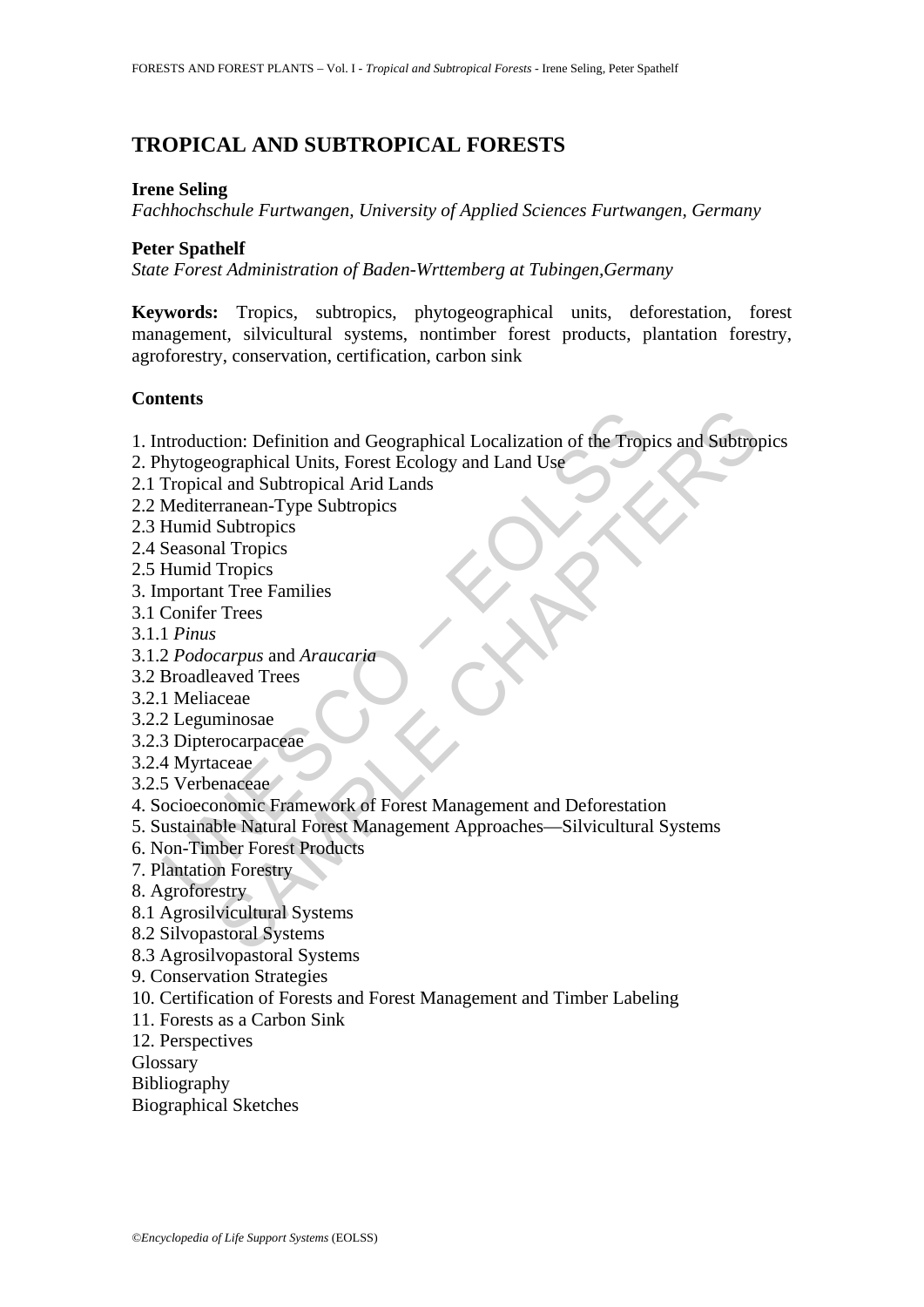#### **Summary**

The local population, which underlines their economic important phe local population, which underlines their economic important genous people. Plantation forestry is then described in all its aspectives the pressure on th al population, which underlines their economic importance, especially people. Plantation forestry is then described in all its aspects (areas, specially people. Plantation forestry is then described in all its aspects (ar Firstly, ecological characteristics, traditional land use practices and important tree families and species in forests in the different ecozones of the tropics and subtropics are described. Next, some socioeconomic factors that influence forest management and conservation are discussed with a focus on deforestation and its main causes. Substitution and transformation systems are then introduced as the main silvicultural systems in tropical forests. Some examples of natural forest management systems such as Centrum voor Landbouwkundig Onderzoek in Surinam (CELOS—Center for Agricultural Research in Suriname) and the Selective Systems of Malaysia and Indonesia are described with respect to technical criteria for goal-diameter and cutting cycles. The role of non-timber forest products (NTFPs) is outlined in the context of the multiple use of forest ecosystems. A high variety of products are collected or cultivated by the local population, which underlines their economic importance, especially for indigenous people. Plantation forestry is then described in all its aspects (areas, species, and increments), with special emphasis on its role as a raw material base for wood industries. Plantation forestry also reduces the pressure on native forest exploration. Special attention is next given to agroforestry, discussing its benefits for developing rural areas in the tropics, and describing the technical details of the different types of agroforestry systems. Forest conservation aspects are discussed in the framework of the combination of conservation and economic goals. At a local level, the participation of the local people has to be guaranteed. On a national level, sound and coherent land-use policies and conservation units are required. Both approaches have to be combined with an international concerted action to preserve the world's tropical forests. Certification of forest enterprises is described as a chance to introduce sustainable management practices in tropical forests. Finally, the role of tropical forests as carbon sinks, and strategies for achieving this goal are summarized in a discussion of so-called "carbon forestry."

# **1. Introduction: Definition and Geographical Localization of the Tropics and Subtropics**

In general the tropics encompass the area between the Tropics of Cancer and Capricorn  $(23°27'$  latitude north and south). Furthermore, the 20  $^{\circ}$ C isotherm, i.e., the area approximately between 30° latitude north and 26° latitude south can be used to distinguish the tropics from other ecozones of the world.

Because of the disadvantages of the above-mentioned definitions, e.g., they are not valid for mountainous regions, the following definition, which considers the climatic periodicity of the region is currently in use: in the tropics the daily thermal oscillation is greater than the annual thermal oscillation. In other words, the tropical zone shows an oscillation between the length of days and nights of between 10.5 and 13.5 hours. Therefore, the tropical boundary lies where an equilibrium between the daily and annual oscillation exists. In terms of ecozones the tropics comprise the seasonal tropics (savanna zone) and the humid tropics. The subtropics are delimitated from the tropics by thermal criteria, i.e., the frost limit or the  $+18^{\circ}$ C isotherm of the coldest months in the lowlands. The subtropics consist of the subtropical (tropical) arid lands, the Mediterranean subtropics and the humid subtropics.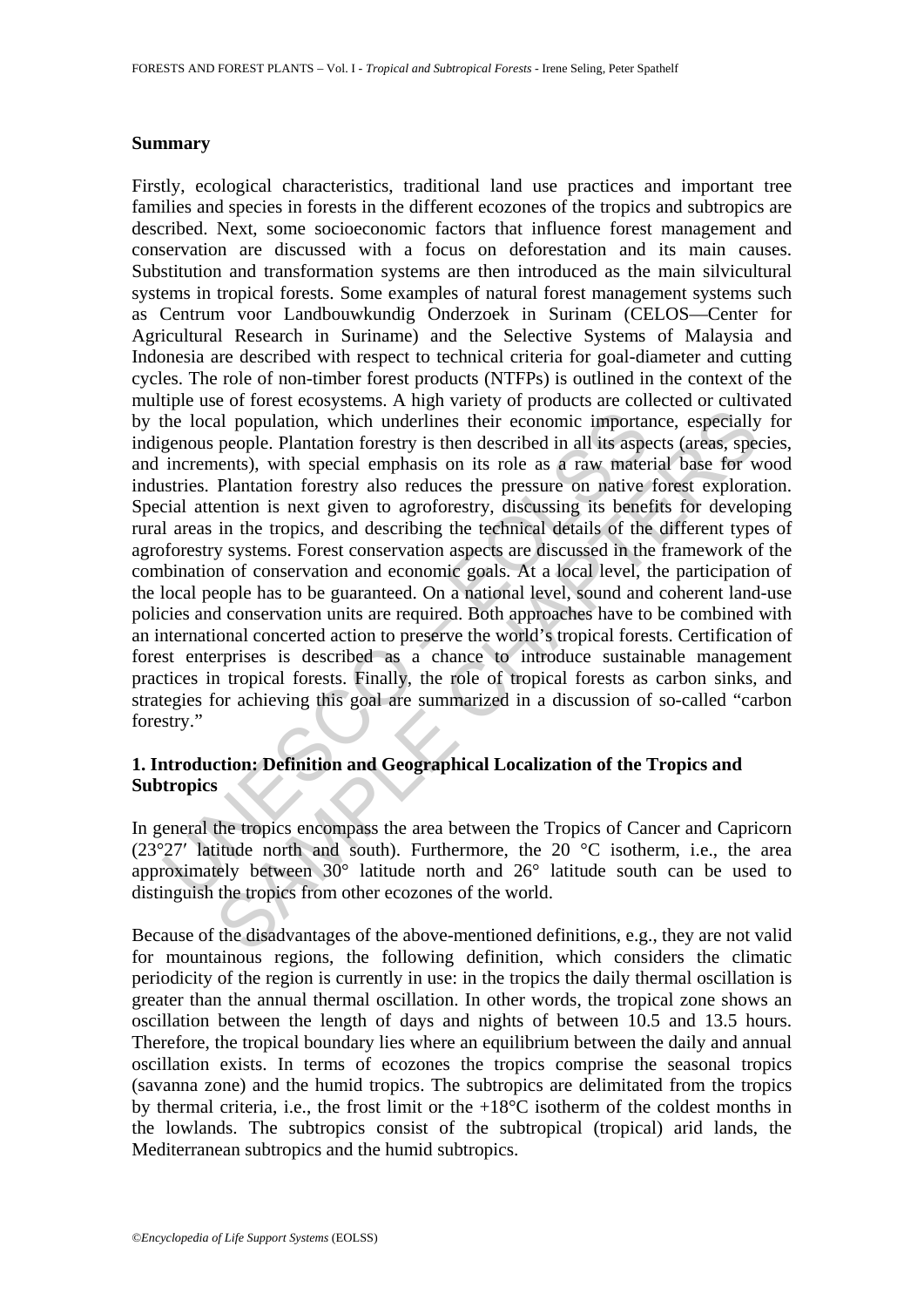# **2. Phytogeographical Units, Forest Ecology and Land Use**

# **2.1 Tropical and Subtropical Arid Lands**

A high net radiation, low air humidity, and great differences between day and night temperatures characterize the tropical/subtropical arid lands. These comprise about 20% of the earth's landmass, limited from the seasonal tropics and arid mid-latitudes by the following humidity boundary: one humid month (desert) to 4.5–5 humid months (dry savanna).

The vegetation encompasses all transitional forms from pure grassland to tree stands (tropical thorn savanna, subtropical thorn steppes and grassland). Plants are adapted to dryness (leaf fall, reduction until drying out of foliage mass, formation of thorns, succulence, and barrel-shaped trees of the *Adansonia* type). The tropical dry regions lie beyond the agronomic humid-arid boundary, and in them, enormous human pressure often leads to a more or less pronounced desertification process.

Traditional land use is nomadic herding in the form of transhumance, where the women live near water places all year round with modest agriculture, whereas the men follow prescribed routes with their livestock, moving in the rainy season from the highlands to the lowlands. Modern irrigated farming plays an important role in intensive agriculture. Forestry activity is restricted to the cultivation of fodder trees and shrubs.

# **2.2 Mediterranean-Type Subtropics**

This ecozone occurs in narrow coastal strips in California, Central Chile, the Cape region, Southeast Brazil, South Australia, on the western side of the continents, and in the Mediterranean zone of Europe.

relation and barrel-shaped trees of the *Adansonia* type). The trop ond the agronomic humid-arid boundary, and in them, enormon leads to a more or less pronounced desertification process.<br>
ditional land use is nomadic herd and a real continuous and a signing of the *Adansonia* type). The tropical dry region agronomic humid-arid boundary, and in them, enormous human pres to a more or less pronounced desertification process.<br>
land use is noma Tree growth is restricted because of the subtropical winter climate which has a winter rainy season (at least 5 humid months with precipitation between 600 and 900 mm) and hot summers. Evergreen sclerophyllous shrub formations (*Quercus ilex, Olea europea*) dominate the vegetation, local names for which include garrigue, maquis (France) or jarral (Chile). The scleromorphic adaptations of succulence, thick bark or cork layers and dark leaf color are important.

Some economically important tree species originate from this ecozone, e.g., *Pinus radiata* as an extraordinarily important plantation species in Chile and New Zealand, or *Pinus halepensis* and *Quercus ilex*. Net primary production in the Mediterranean subtropics is as high as in the boreal forest but significantly lower than in the tropics. Land use comprises rain-fed agriculture in winter, irrigated crops, and pastorals. Because these regions have been settled for a long time—at least around the Mediterranean Sea—they have suffered and still suffer a high human impact (e.g., fire).

#### **2.3 Humid Subtropics**

The individual regions within the humid subtropics are distributed over the eastern parts of five continents: southeast Brazil, the southeastern part of South Africa, southeast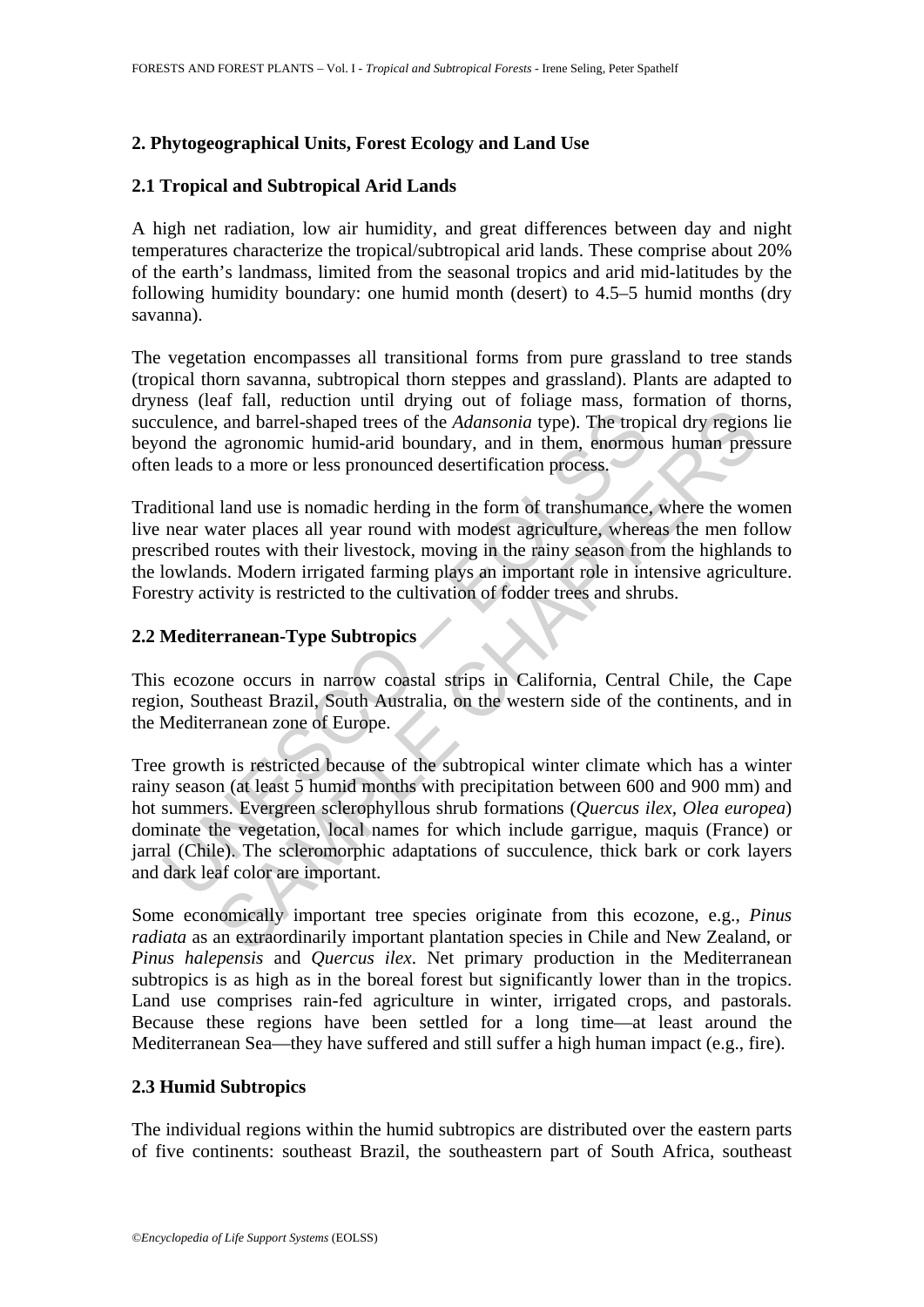China, Australia, south Japan and the US. There is an east-west asymmetry due to monsoon effects with a large humidity in summer near the coast.

The vegetation is either luxurious evergreen rainforests, followed to the west by semideciduous and deciduous dry forests (laurel forests), sometimes mixed with conifers, such as *Araucaria* and *Podocarpus* (e.g., coastal mountainous rainforest in south Brazil). *Eucalyptus* species dominate the humid subtropics in Australia.

Resulting from dense population and industrialization, large forest areas have been lost and substituted by agriculture. There are excellent growth conditions for all kinds of annual and even perennial thermophilous crops such as citrus, tea and tobacco because summers are warm and humid and the winters with possible light frosts are not so strong. Many areas are characterized by large forest plantation activity (the southeastern US, southern Brazil).

### **2.4 Seasonal Tropics**

The seasonal tropics generally are known as savanna zones and occur in Brazil (campos cerrados), in Venezuela (llanos), south Saharan Africa, Mexico, Costa Rica, the western part of the Indian subcontinent, Thailand and Indochina, and northeastern Australia.

southern Brazil).<br>
Seasonal Tropics<br>
seasonal tropics generally are known as savanna zones and occure<br>
ados), in Venezuela (llanos), south Saharan Africa, Mexico, Cost<br>
of the Indian subcontinent, Thailand and Indochina, a In Brazil).<br>
In Brazil).<br>
In Tropics<br>
In Tropics<br>
In Tropics<br>
In Tenezuela (Ilanos), south Saharan Africa, Mexico, Costa Rica, the west<br>
Indian subcontinent, Thailand and Indochina, and northeastern Australia.<br>
Features in Common features in this zone are the grass layer and a more or less continuous tree layer, and a strict seasonality. Trade wind (monsoon) related dry periods occur in winter (2.5–7.5 months). There is a doubled rainy season with 1000–1500 mm precipitation. Depending on relief and land use, an increasing surface runoff from the humid to the seasonal tropics, and within the seasonal tropics from the humid to the arid savanna, can be observed.

The vegetation is adapted to the water deficit (leaf shedding due to dry (cold) periods, reduced plant sizes, death of aboveground parts of the plants during the dry period, thick bark, xeromorphic leaves). Predominant tree types are the "umbrella" and the "bottle" type. Where groundwater contact is available, luxurious vegetation can also be observed. There is no well-established vertical stratification in the forest stands (mostly only two layers occur).

Soil fertility varies significantly and determines the shape of the different forest types in the seasonal tropics. There is a high turnover of organic matter (decomposition). Biomass production, net primary production, and therefore wood production, are lower than in the humid tropics.

Plant biodiversity also is lower in comparison with the humid tropics, but the seasonal tropics are very rich in macrofauna (with significant differences between the continents).

Forests suffer from high human pressure (fuelwood collecting, cattle grazing, traditional burning). Thus, many adjacent or close forest areas are involved in the so-called process of savannification.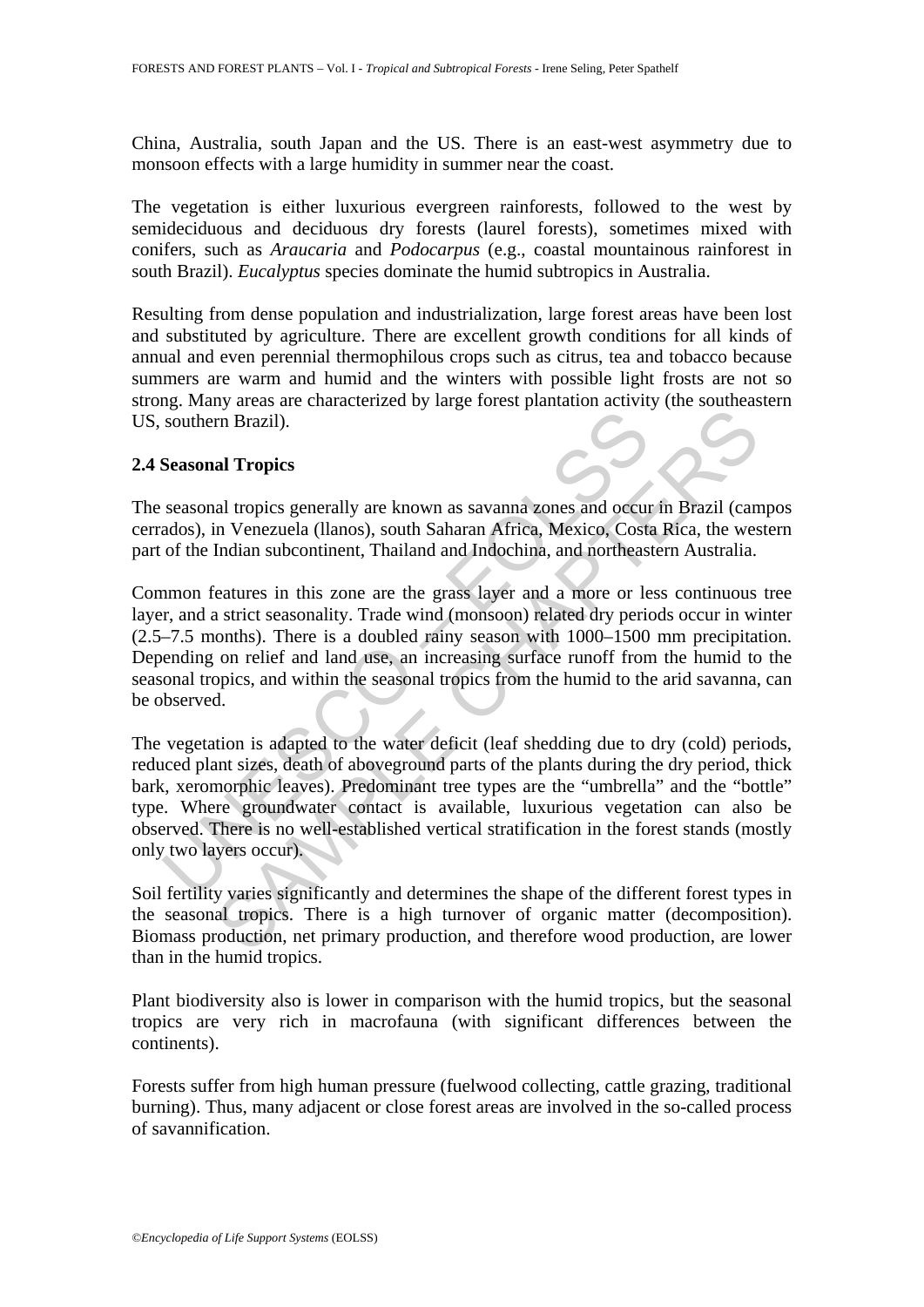The seasonal tropics provide valuable land for rain-fed annual agriculture (semipermanent cultivation) and pasture because of the more fertile soil than in the humid tropics. Permanent cultures such as coffee need higher elevations in order to obtain orographic rains within the dry period. More intensive agriculture without fallow is now promoted because of a clear population increase in these areas (e.g., in the state of Mato Grosso, Brazil).

### **2.5 Humid Tropics**

The forests of the humid tropics are distributed over the Amazon Basin, isthmus of Panama, Congo Basin, southeastern fringe of West Africa, southeast coast of India, Sri Lanka, the Malaysian Peninsula, the Indonesian archipelago and a small strip on the northeastern coast of Australia.

In the humid tropics, a thermal and solar day climate prevails. Mean daily temperatures lie between 25 and 27°C. There are no strikingly different seasons. Annual precipitation frequently attains 2000–3000 mm. There is nowhere more than two months with rainfall lower than potential evapotranspiration.

The zonal formation in the humid tropics is the evergreen tropical lowland forest, also called hylea. Around 70% of the species are moisture-loving evergreen trees (hygrophytes) with the exception of canopy trees (in which water stress leads to sclerophyllous adaptations). There is no (seasonal) periodicity (phenology).

he humid tropics, a thermal and solar day climate prevails. Mean<br>etween 25 and 27°C. There are no strikingly different seasons. A<br>uently attains 2000–3000 mm. There is nowhere more than two m<br>er than potential evapotransp id tropics, a thermal and solar day climate prevails. Mean daily temperated tropics, a thermal and solar day climate prevails. Mean daily temperated at a 27°C. There are no strikingly different seasons. Annual precipita at The highest aboveground biomass of all forest ecosystems in the world is found in the humid tropics (luxuriance of vegetation). Net primary production is high but no correlation occurs between net primary production and the fertility of soils. A large amount of nutrients circulate in the biomass, leading to an extremely short mineral cycle. Due to a high amount of litter fall, wood production is not much higher than in other forest ecosystems (see *Forest Ecology*).

The forests are composed out of several stories with a rapid decline of light (and also of photosynthetically available radiation, PAR) available in the lower stories and the forest floor (nearly no herbaceous layer occurs on the forest floor); leaf area index is high.

There is high plant species diversity, as well as high animal diversity, especially of birds and insects, in the humid tropical forests. The highest tree biodiversity is found in the neotropics. Eastern tropical forests have more conifers, while the Indonesian archipelago is characterized by dipterocarps, and in Africa species of the Meliaceae dominate. Lianas and epiphytes grow in abundance. Some tree species on special seasonally influenced sites (e.g., inundation areas) show annual growth rings. Pollination by animals prevails.

The humid tropics are also characterized by lacking large-scale perturbations. They represent highly resilient ecosystems, but are not very stable; no clearly directed succession occurs.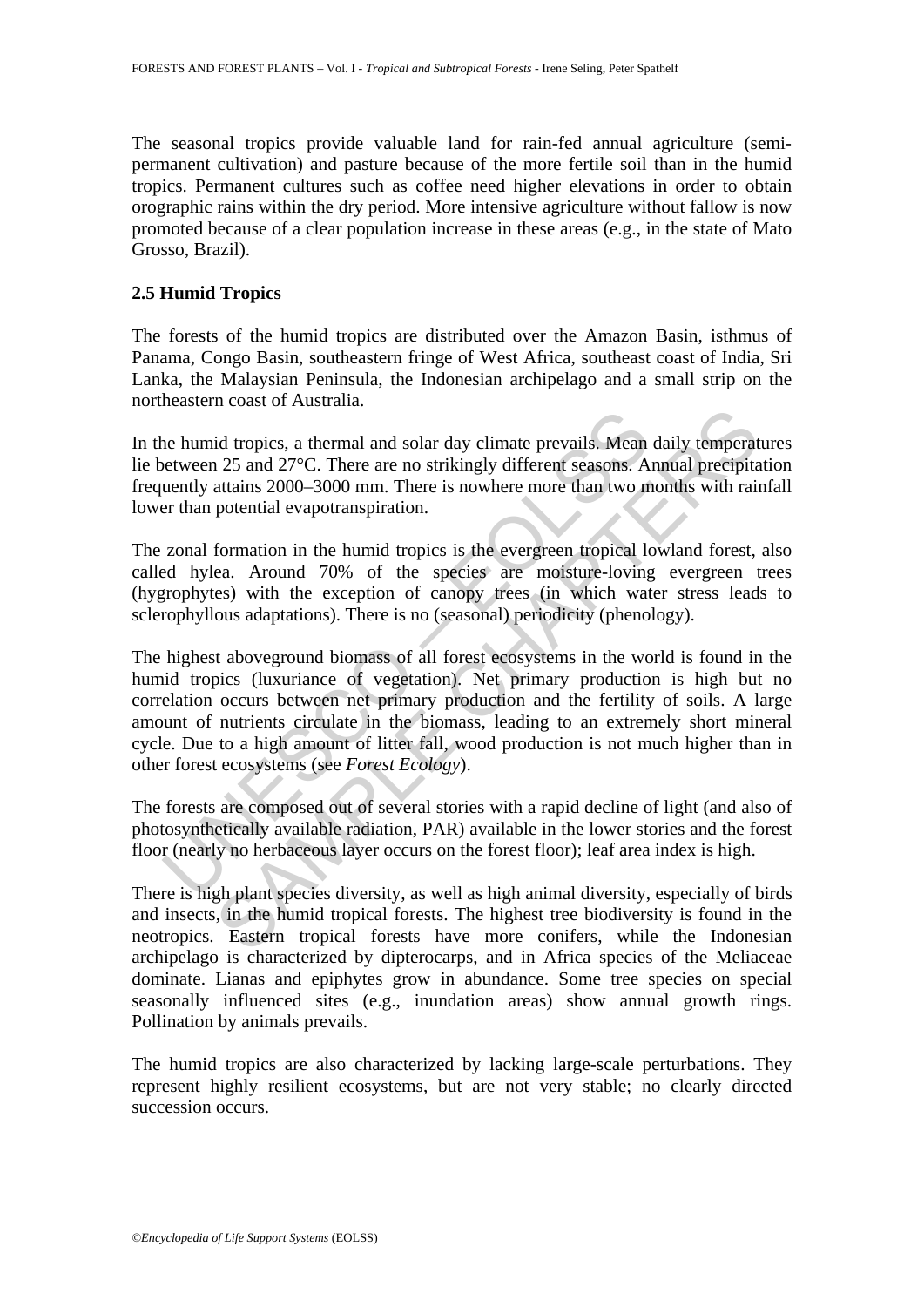Many authors have stated the disadvantages in terms of soils concerning land use in the humid tropics. Slash-and-burn agriculture (shifting cultivation), which is very land and labor consuming, and paddy rice farming, represent the traditional land uses. Ecologically adapted cultivation methods (ecofarming) with improved crop rotation in multistoried systems, the maintenance of a permanent plant cover, and the replacement of uncontrolled fallow by productive fallow could be a way out of the dilemma of sites of low fertility which are endangered by degradation when put under agriculture.

Special ecological factors determine the shape and function of azonal forest ecosystems such as mountainous forests (temperature and radiation gradient, fog), inundation forests (inundation), gallery (riparian) forests (contact with groundwater level), peat swamp forests (hydromorphic soils) and mangroves (tidal influence, saltwater).

### **3. Important Tree Families**

### **3.1 Conifer Trees**

### **3.1.1** *Pinus*

mportant Tree Families<br>
Conifer Trees<br>
1 Pinus<br>
1 Pinus<br>
1 Pinus<br>
1 Pinus<br>
1 Pinus<br>
1 Conserved (30–40 tropical species) are used because of their grotability<br>
1 (pioneer species) and good wood characteristics. Pine<br>
1 pio **ant Tree Families**<br> **Example 18**<br> **Example 18**<br> **Example 18**<br> **Example 18**<br> **Example 18**<br> **Example 18**<br> **Example 19**<br> **Example 19**<br> **Example 19**<br> **Example 19**<br> **EX**<br> **EX**<br> **EX**<br> **EX**<br> **EX**<br> **EX**<br> **EX**<br> **EX**<br> **EX**<br> **EX**<br> Originating from Mexico, the Caribbean and Southeast Asia (Northern Hemisphere) *Pinus* species (30–40 tropical species) are used because of their growth potential, site adaptability (pioneer species) and good wood characteristics. Pine species are a major component of plantation forests all over the tropics and subtropics (management with rotations of 20–30 years and one to four thinnings). The important role of fire in large parts of Central America, which saves the pioneer stage of these forest "pyroclimax" species, has to be emphasized. Important species (with origin) are:

- *Pinus caribaea, P. oocarpa, P. patula* (Caribbean).
- *Pinus elliottii* (southeastern US).
- *Pinus radiata* (California), largely extended as a plantation species in Chile and New Zealand.
- *Pinus merkusii* (the most "tropical" pine, from Southeast Asia).

# **3.1.2** *Podocarpus* **and** *Araucaria*

*Podocarpus* (>100 species) and *Araucaria* (14 species) are two shade-tolerant conifer genera which occur at the border of the tropics and subtropics of the Southern Hemisphere of South America and Southeast Asia/Australia. The genera occur in more cold climates with frosts or in mountainous forests. Important species are *Araucaria angustifolia* and *Podocarpus lambertii* (humid subtropics of Brazil) or *Araucaria hunsteinii* and *A. cunninghamii* (New Guinea) and *Podocarpus rospgliosii* (Venezuela), mostly making pure stands in the upper story with a high variety of broadleaved stands in the lower story. There are first experiences with plantations with these species (see *Coniferous Trees*).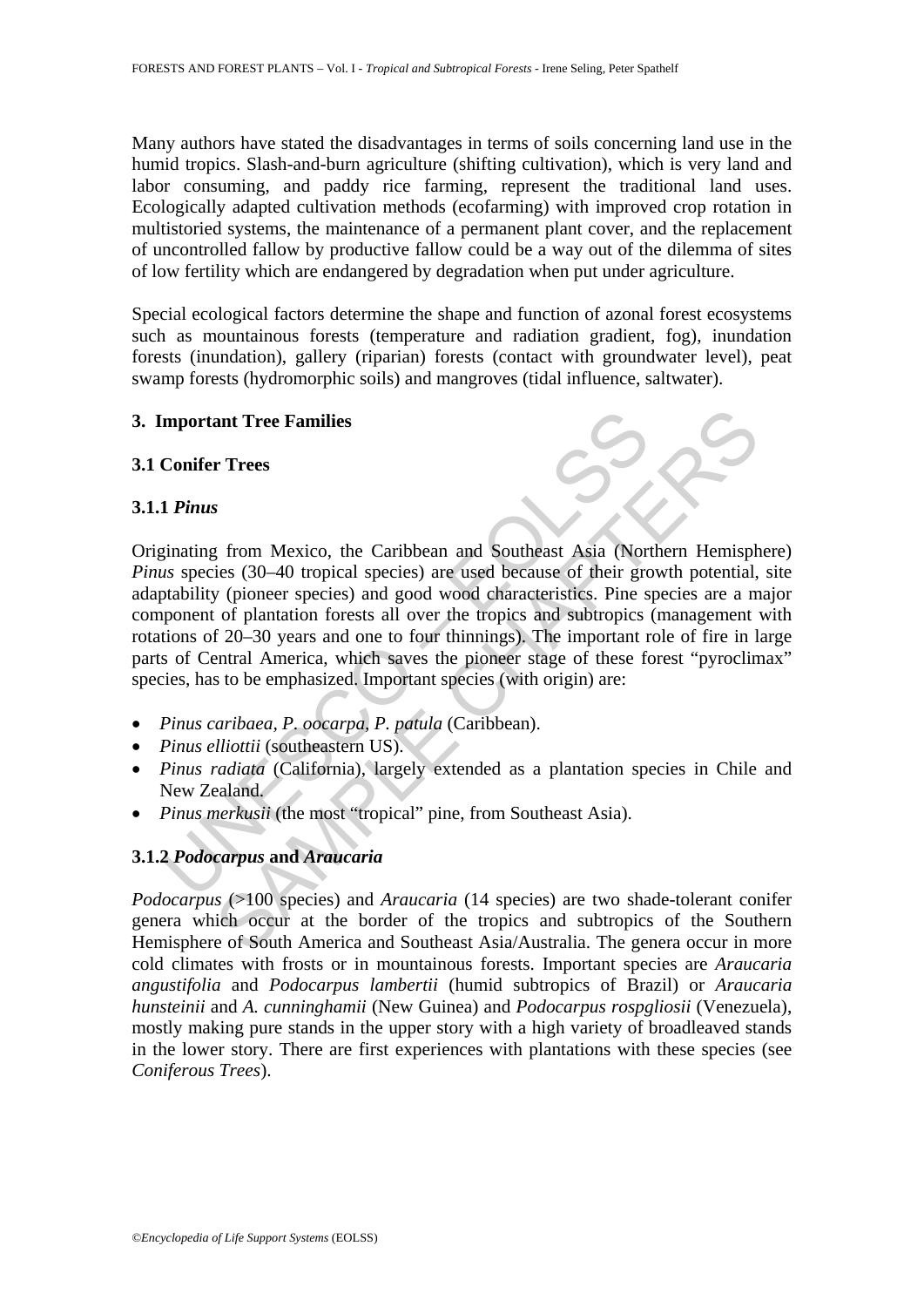# **3.2 Broadleaved Trees**

# **3.2.1 Meliaceae**

The Meliaceae comprise some of the species with the most precious wood in the world (see *Important Tree Species* and *Tropical Hardwoods*). In general these are latesuccessional pioneer species with a certain shade-bearing capacity in the juvenile phase. Pure plantations are frequently endangered by the shoot borer (*Hypsipyla*), so that other silvicultural techniques (e.g., enrichment planting) are more appropriate in forest management of these species. Note that the term mahogany often is used in a broad sense for wood from diverse tropical tree species, and not just for mahogany per se (*Swietenia*). Important species (with popular names) are:

- *Khaya* (kaya mahogany, acajou)
- *Swietenia* (American or true mahogany)
- *Cedrela* (cedro, but also Australian cedar/mahogany)

### **3.2.2 Leguminosae**

Xhaya (kaya mahogany, acajou)<br>
Swietenia (American or true mahogany)<br>
Cedrela (cedro, but also Australian cedar/mahogany)<br>
2 Leguminosae<br>
genus Acacia comprises a high variety of species in the tropi<br>
ropical zone of the o (kaya mahogany, acajou)<br>
ida (American or true mahogany)<br>
ida (American or true mahogany)<br>
a (cedro, but also Australian cedar/mahogany)<br> **minosae**<br>
Acacia comprises a high variety of species in the tropical but also in<br> The genus *Acacia* comprises a high variety of species in the tropical but also in the subtropical zone of the old and new worlds (it is a pantropical genus), as exemplified by *Acacia albida* (syn. *Faidherbia albida*) which has a large distribution in the African Sahel. These are pioneer species adapted to difficult sites, nitrogen-fixing species chosen for afforestation in semiarid areas and for agrosilvopastoral systems (supplying fuelwood, fodder, fruits, e.g., the genus *Leucaena*), especially in Africa. With the exception of *Acacia nilotica*, these species are not appropriate for timber production. A special case with regional economic relevance is tannin production from *Acacia mearnsii* in South Africa and South Brazil. Other important genera are *Albizia* and *Dalbergia* (Indian rosewood).

### **3.2.3 Dipterocarpaceae**

Dipterocarp forests with about 400 species can be found both in tropical dry caducifolious forests and tropical humid evergreen forests in South and Southeast Asia. Dipterocarps form nearly pure stands within the emergent tree stratum, with a high share of basal area or stock at the total stand level. The most important genus is *Shorea* (with a more or less uniform wood called meranti). Dipterocarps occupy all types of soils from dry sandy soils to peat swamps (*Shorea albida*) and regenerate easily (see Section 5 on silvicultural systems). Therefore, these forests show very good potential for transformation into sustainable managed forests.

# **3.2.4 Myrtaceae**

Several of the approximately 600 evergreen species of *Eucalyptus* with Australian origin (which occur in different forest types—open savannas, dry forests and humid forests in mixture with *Acacia* species) were introduced into many areas of the world (e.g., to the Mediterranean zone in 1857, to Brazil in 1910). *Eucalyptus* species are used especially for industrial plantations. The different species are suitable for a variety of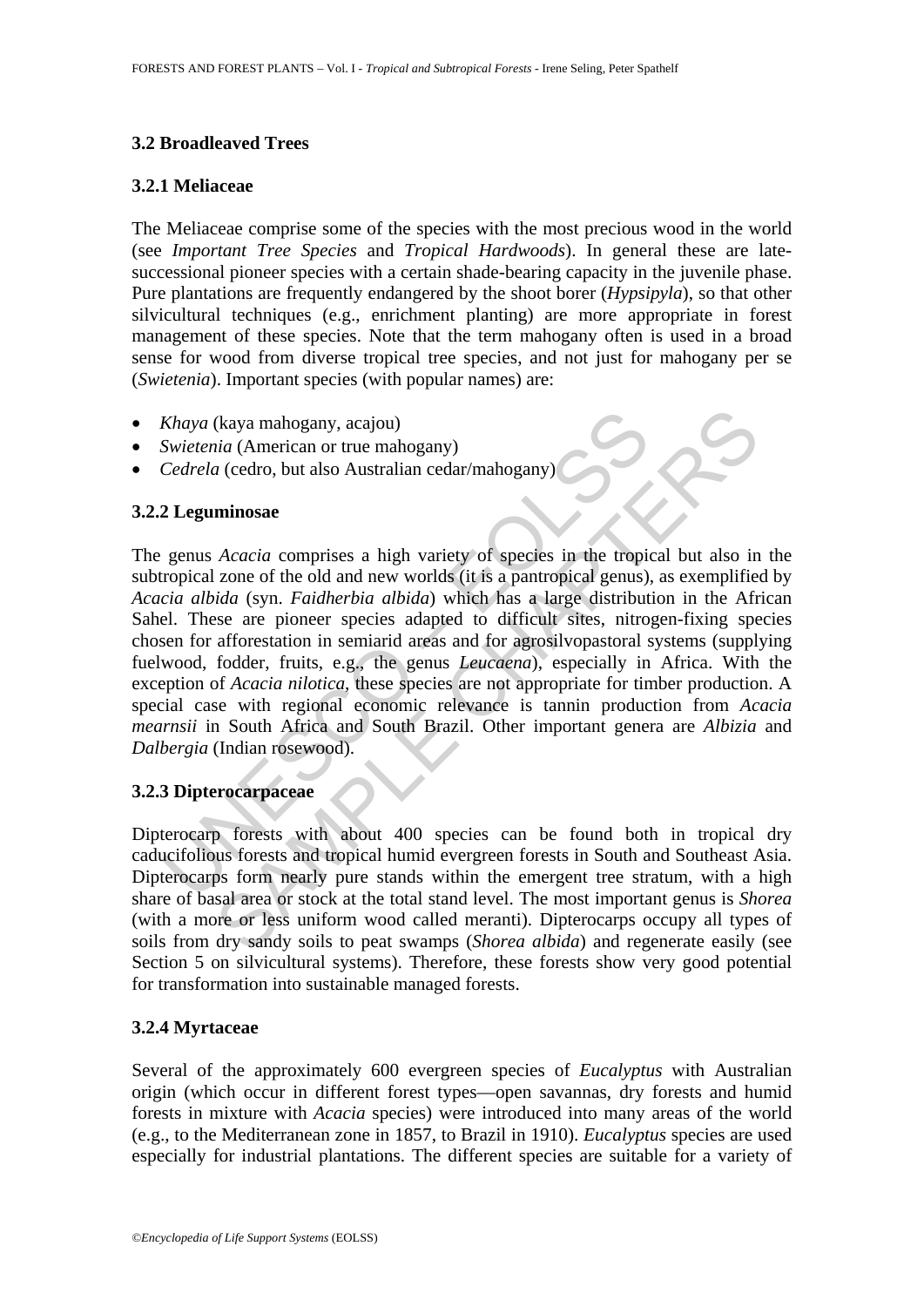site conditions. Propagation in tree nurseries, and management, are easy. In most cases clear cutting with coppicing is practiced after a rotation period of 7 to 12 years. Wood can be used for pulp and cellulose as well as for sawnwood and veneer. Genetic improvement helps to increase growth and yield and to consider special production goals (e.g., maximization of cellulose content for pulp, or maximization of lignin content for charcoal production). Important species for plantation forestry are *Eucalyptus grandis*, *E. saligna, E. urophylla, E. dunnii*, and *E. deglupta*, among others (see *Cellulose and Pulp*).

#### **3.2.5 Verbenaceae**

species with excellent wood characteristics, which is managed in<br>to 50 years rotation. *Tectona grandis* was the classical specialization of the simulation of *melina arborea* is another leaf-sheddin<br>anding and fast growin is with excellent wood characteristics, which is managed in plantations with excellent wood characteristics, which is managed in plantations with excellent wood characteristics, which is managed in plantations with excelle A very important and promising tree species within the Verbenaceae is teak (*Tectona grandis*) with a natural occurrence in South and Southeast Asia. It is a leaf-shedding tree species with excellent wood characteristics, which is managed in plantations with a 20 to 50 years rotation. *Tectona grandis* was the classical species of the taungya agrosilvicultural system. *Gmelina arborea* is another leaf-shedding, extremely light demanding and fast growing tree within the Verbenaceae, frequently occurring with teak, dipterocarps and bamboos. Thus, it is also a very good plantation tree species (as exemplified in the Jari project in the Amazon basin of the Brazilian state of Pará, where *Gmelina* is managed with a rotation age of 6 years (for pulpwood) or 10 years (for clearwood).

Many of the pantropical palm species have significant economic relevance in the tropics and subtropics. They provide a variety of non-timber forest products, such as fruits, alcoholic drinks, fibers, and products to cover roofs (see Section 6, Non-Timber Forest Products).

- - -

> TO ACCESS ALL THE **23 PAGES** OF THIS CHAPTER, Visit: http://www.eolss.net/Eolss-sampleAllChapter.aspx

#### **Bibliography**

Baharuddin Hj. G. (1995). Timber certification: an overview. *Unasylva* **46**(183), 18–24. [This presents a comprehensive discussion of timber certification.]

Bass S. (1998). *Introducing forest certification: a report prepared by the Forest Certification Advisory Group (FCAG) for DG-VIII of the European Commission*, European Forest Institute. Discussion Paper, 32 pp. Joensuu, Finland: EFI. [This paper provides a good compilation of forest certification.]

Brown K. and Pearce D. W., eds. (1994). *The Causes of Tropical Deforestation,* 338 pp. London: CSERGE, University College London Press Limited. [This publication provides extensive information about the state of deforestation in the tropics.]